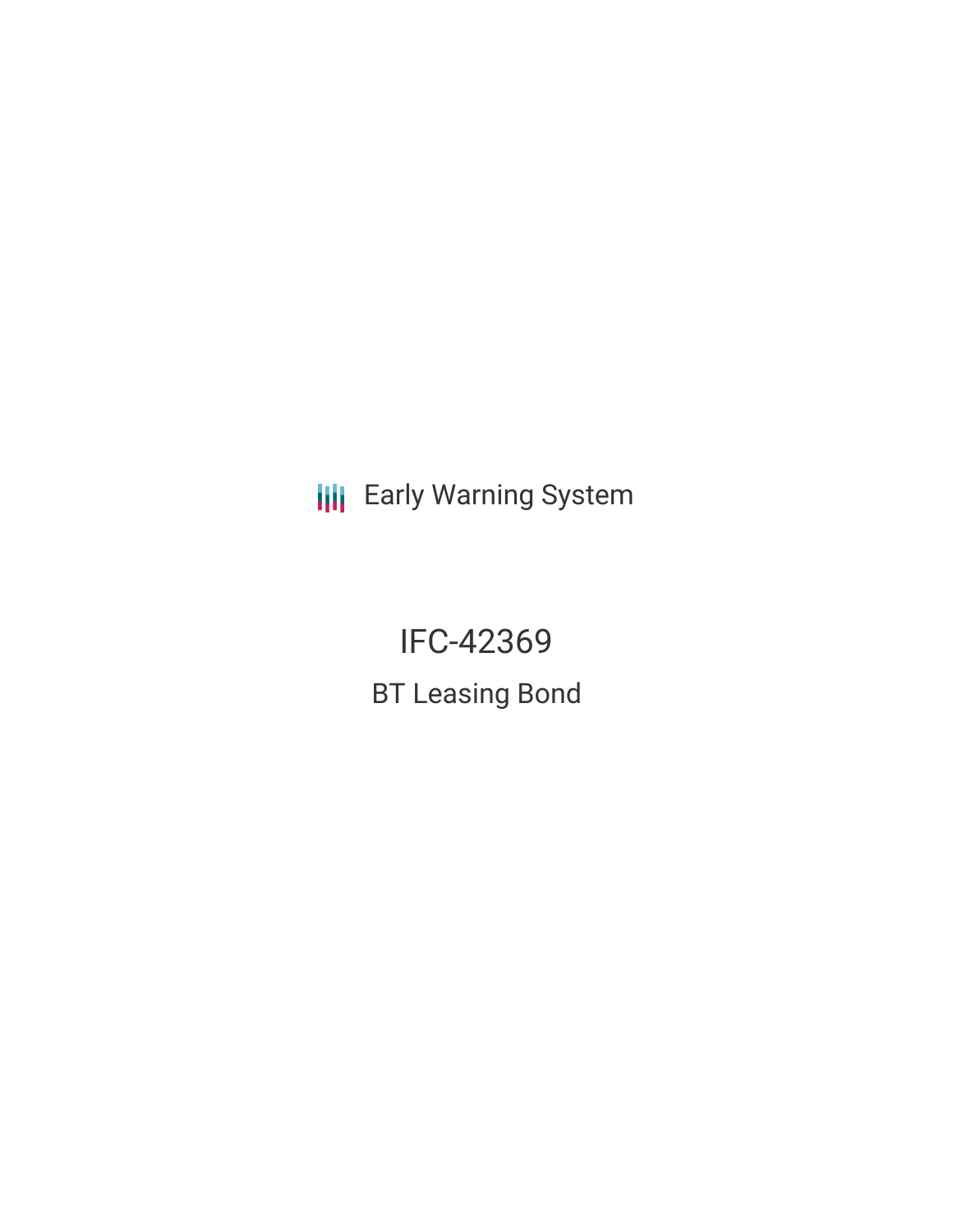# **Quick Facts**

| <b>Countries</b>               | Romania                                 |
|--------------------------------|-----------------------------------------|
| <b>Financial Institutions</b>  | International Finance Corporation (IFC) |
| <b>Status</b>                  | Active                                  |
| <b>Bank Risk Rating</b>        | FI                                      |
| <b>Voting Date</b>             | 2019-12-02                              |
| <b>Borrower</b>                | BT LEASING TRANSILVANIA IFN SA          |
| <b>Sectors</b>                 | Finance                                 |
| <b>Ring Fence</b>              | Small & Medium Enterprises              |
| <b>Investment Type(s)</b>      | Loan                                    |
| <b>Investment Amount (USD)</b> | $$27.96$ million                        |
| <b>Project Cost (USD)</b>      | $$44.73$ million                        |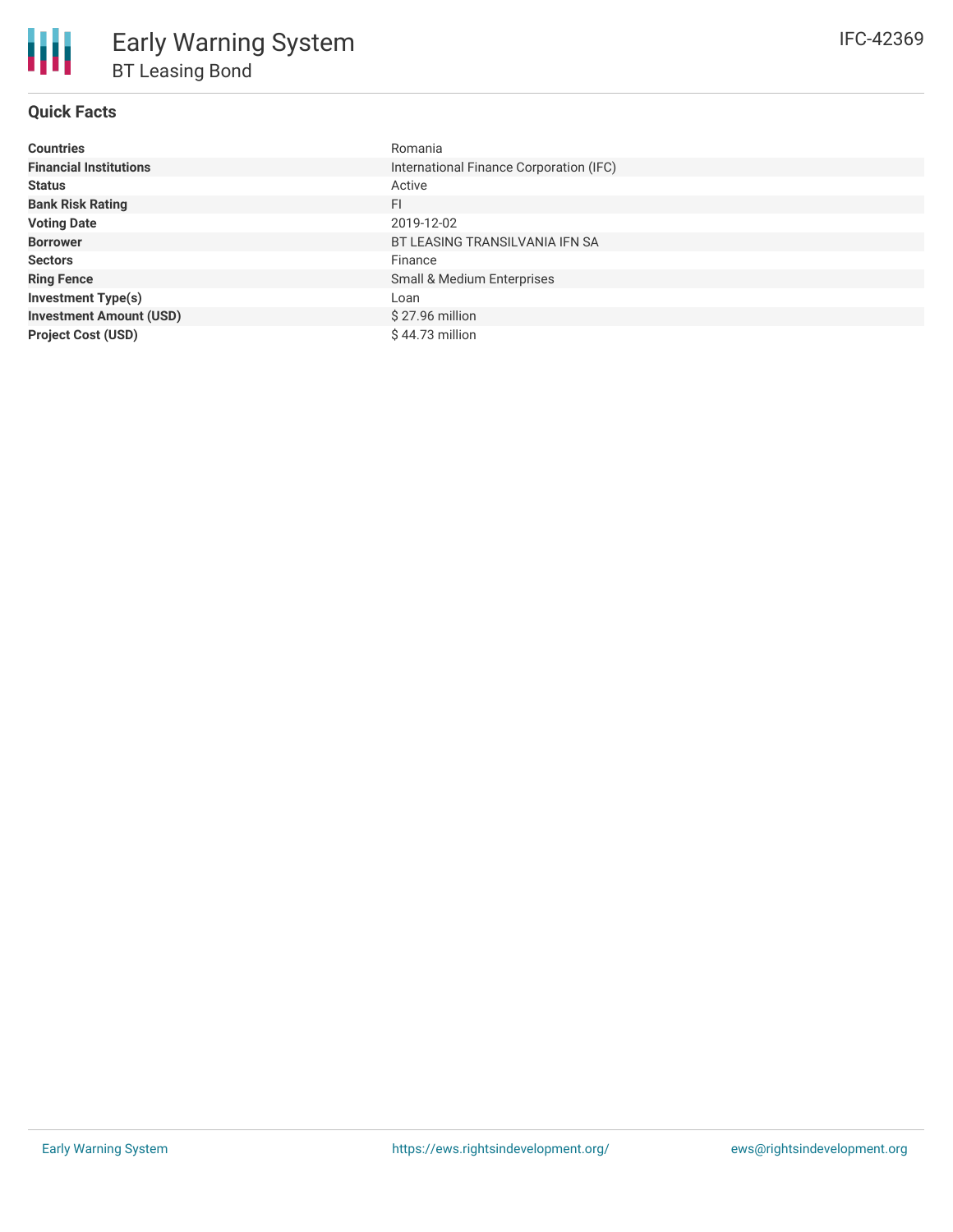

## **Project Description**

According to the Bank's website, this project finances the purchasing of a senior unsecured bond issuance by BT Leasing Transilvania IFN SA (BT Leasing) to support expansion of the company's leasing programme to small and medium-sized enterprises and growing of its climate finance business.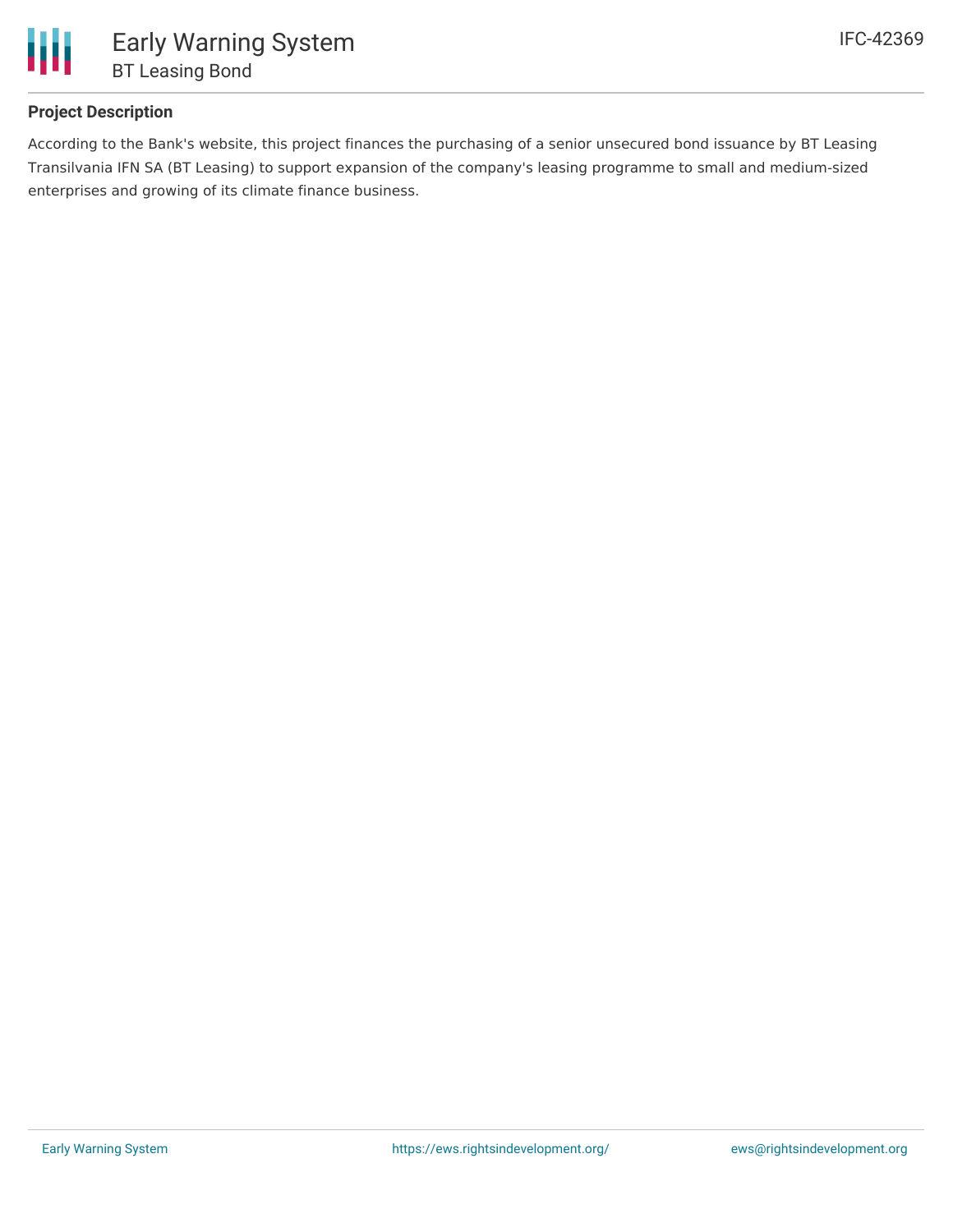• International Finance Corporation (IFC)

### **Financial Intermediary**

Financial Intermediary: A commercial bank or financial institution that receives funds from a development bank. A financial intermediary then lends these funds to their clients (private actors) in the form of loans, bonds, guarantees and equity shares. Financial intermediaries include insurance, pension and equity funds. The direct financial relationship is between the development bank and the financial intermediary.

- BT [Leasing](file:///actor/2796/) (Financial Intermediary)
- Banca [Transilvania](file:///actor/4425/) S.A (Financial Intermediary) **is owned by** Banca [Transilvania](file:///actor/861/) (Parent Company)
- Banca [Transilvania](file:///actor/3965/) S.A. (Financial Intermediary) **is owned by** Banca [Transilvania](file:///actor/861/) (Parent Company)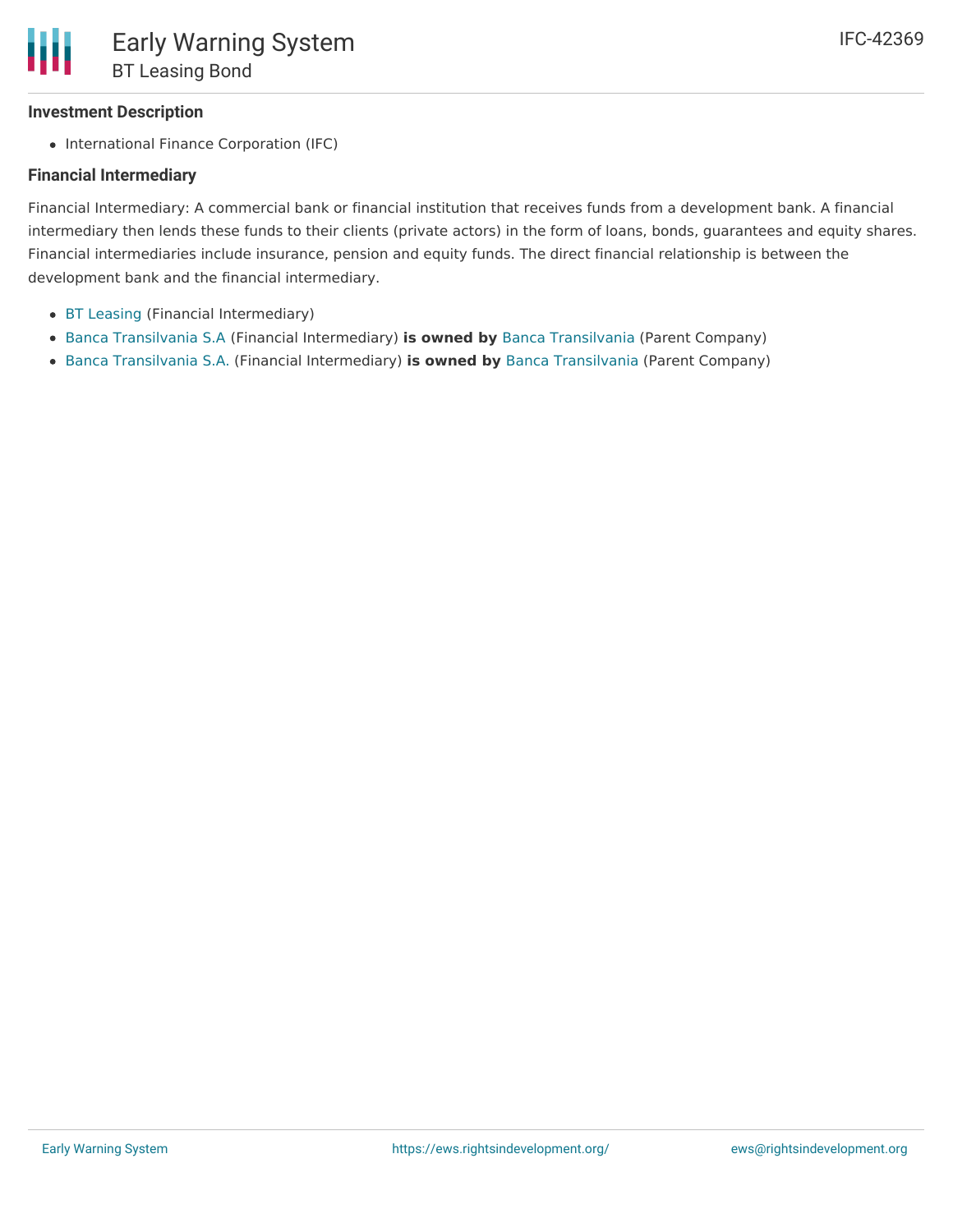## **Private Actor Relationship**

There is often limited information publicly available about what development banks are funding through financial intermediaries. In 2021, the Early Warning System partnered with Oxfam International to incorporate information on high-risk projects being funded by financial intermediaries receiving funding from the International Finance Corporation (IFC) and the Dutch Development Bank (FMO).

The information listed below describes the relationship between the different private actors linked to high-risk sectors and subprojects of IFC and FMO's financial intermediary investments and/or the financial intermediary's parent companies made from 2017 through 2020, including any associated ring fences.

The database, however, does not explicitly or implicitly imply that IFC or FMO have material exposure to or are contractually or legally accountable to the sub-projects financed by their financial intermediaries or the financial intermediary's parent companies. It only shows a seemingly financial relationship among the different private actors, the financial intermediaries, and IFC or FMO.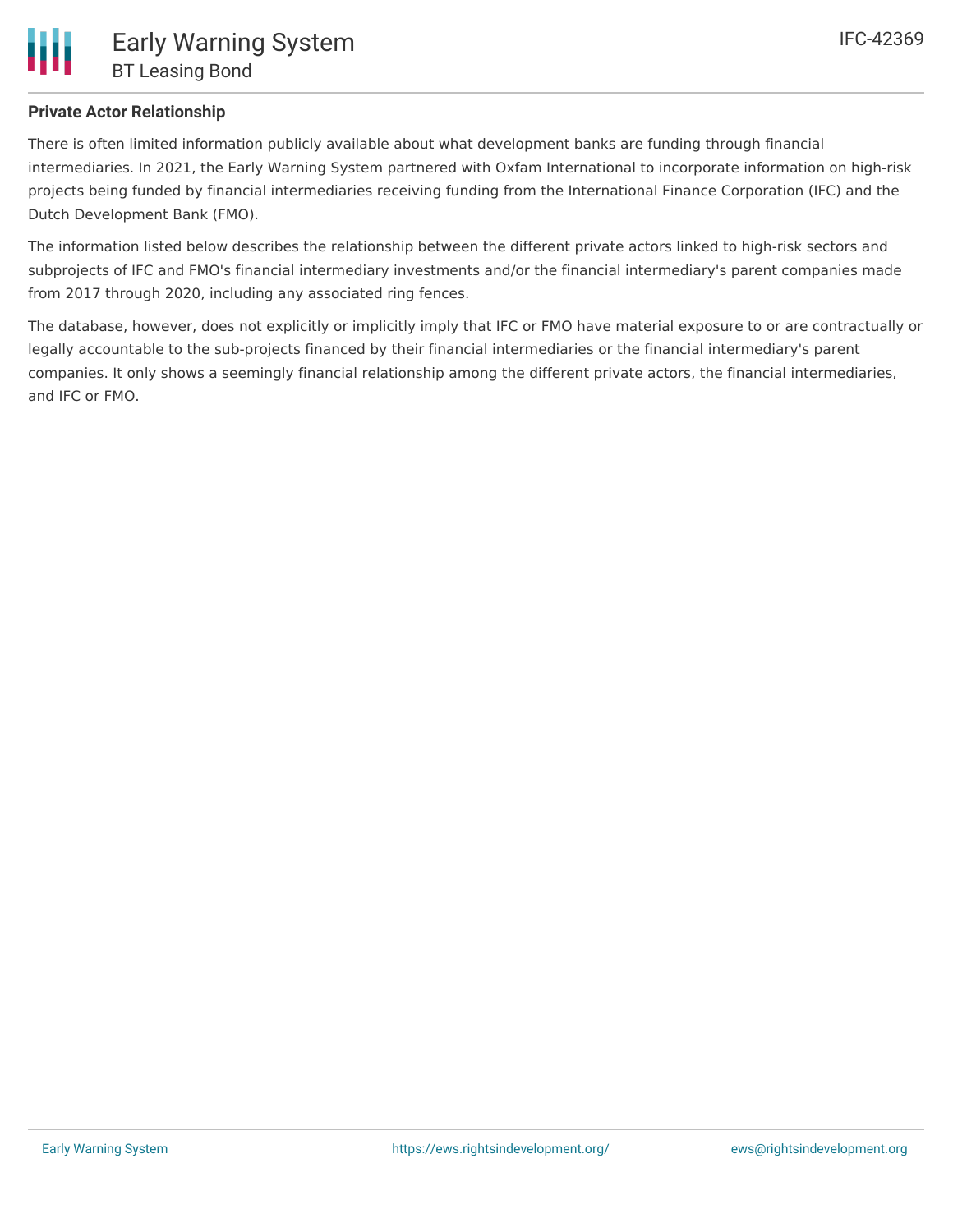| <b>Private Actor 1</b>   | <b>Private Actor</b><br>1 Role | <b>Private Actor</b><br>1 Sector | <b>Relation</b>          | <b>Private Actor 2</b>     | <b>Private Actor</b><br>2 Role | <b>Private Actor</b><br>2 Sector |
|--------------------------|--------------------------------|----------------------------------|--------------------------|----------------------------|--------------------------------|----------------------------------|
| $\overline{\phantom{0}}$ | $\overline{\phantom{a}}$       | $\overline{\phantom{a}}$         | $\overline{\phantom{a}}$ | Banca Transilvania S.A.    | Parent Company                 | $\overline{\phantom{a}}$         |
| Banca Transilvania       | Investor                       | Finance                          | invests in               | ALRO SA                    | Client                         | Mining                           |
| Banca Transilvania       | Investor                       | Finance                          | invests in               | Globalworth Re Invests Ltd | Parent Company                 | Infrastructure                   |
| Banca Transilvania       | Investor                       | Finance                          | invests in               | Maxon Ltd                  | Parent Company                 | Mining                           |
| Maxon Ltd                | Parent Company                 | Mining                           | owns                     | ALRO SA                    | Client                         | Mining                           |